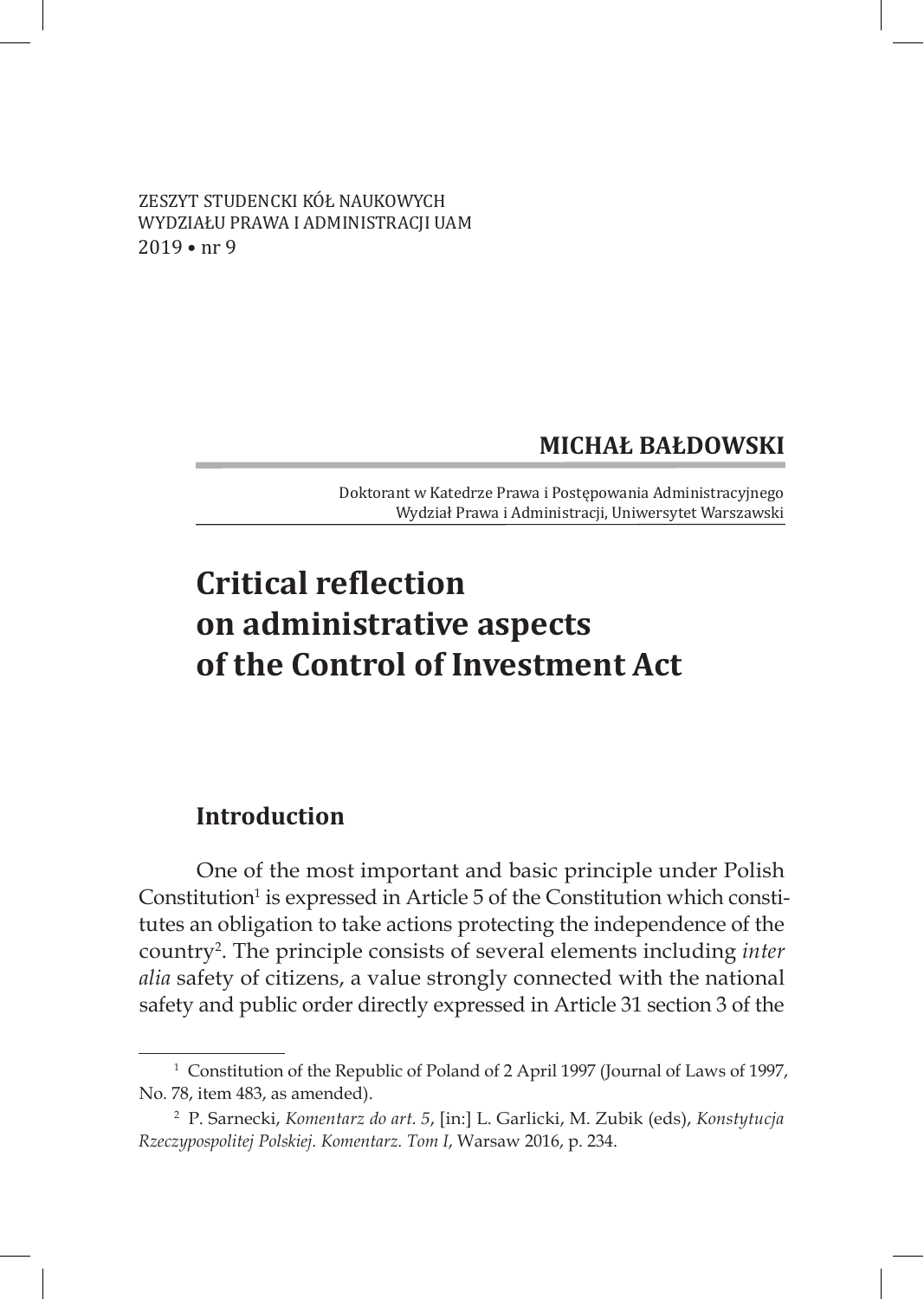Constitution<sup>3</sup>. These values constitute basis for limitation of constitutional freedoms and rights that may be imposed in a form of an act (*ustawa*), if necessary and proportional. The effective functioning of every country, and thus its safety and safety of its citizens, strongly depends on several industry sectors, as primarily widely understood energy and telecommunications sectors. Usually in modern countries energy and telecommunication sectors are in a large part privatized and controlled by private companies or by state through private companies. As a result, there is a risk that such companies may be a subject of acquisition conducted by foreign, and sometimes hostile entities.

This may be well exemplified by a controversial case of Grupa Azoty S.A.4 – a large Polish public company operating in a chemicals industry which in 2012 was a subject of a failed take-over trial conducted through Norica Holding S.a.r.l., a Luxembourg fund controlled by the Acron Group, a global chemical concern owned by a Russian billionaire Viatcheslav Moshe Kantor. The peak of attempts to take control over the company occurred in 2012 when Acron announced a tender offer for 66% of shares in Azoty Tarnów through Norica Holding, which was interpreted as an attempt of a hostile take-over of the company. In order to defend the company against the tender offer, the former Minister of Treasure, which was representing the State Treasury – a minority shareholder of Azoty Tarnów, personally attended the general meeting of Azoty Tarnów to persuade the other shareholders not to answer the tender offer. As a result, Acron acquired only about 13% of shares in Azoty Tarnów. Between 2012 and 2014 Acron finally managed to acquire a total stake of 20% of shares in Grupa Azoty S.A. and subsequently made some further attempts to take over control over the company controlled by the State Treasury.

In order to protect the companies of a strategic importance for the national safety and public order against such attempts in the future, on 5 August 2015 the President of the Republic of Poland signed

<sup>3</sup> Ibidem; M. Florczak-Wątor, *Komentarz do art. 5*, [in:] M. Safian, L. Bosek (eds), *Konstytucja RP. Tom 1. Komentarz*, Warsaw 2016, p. 288.

<sup>4</sup> Grupa Azoty S.A. was created in 2014 as a result of a merger between Azoty Tarnów and Zakłady Azotowe in Puławy.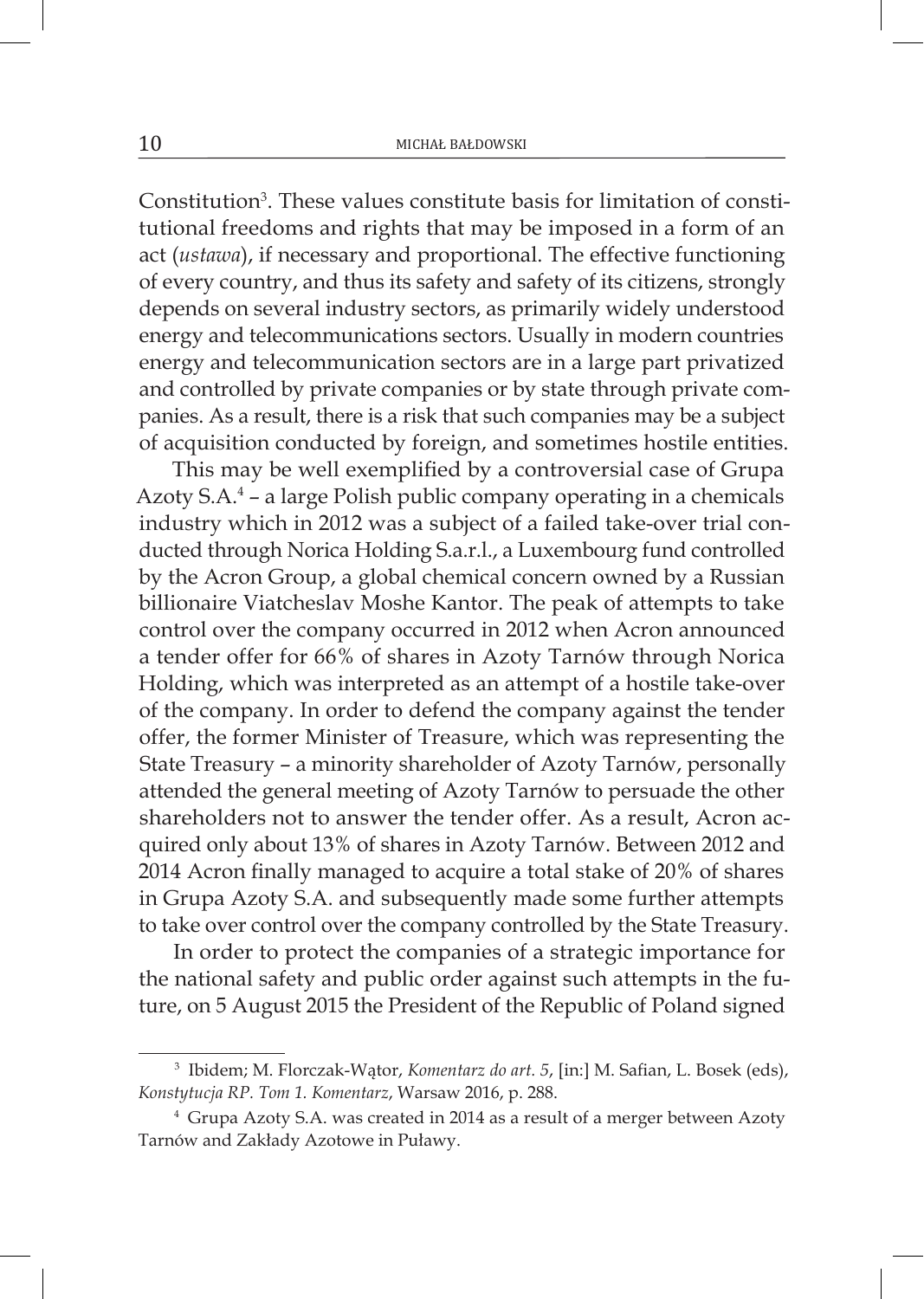the Act f 24 July 2015 on the control of certain investments<sup>5</sup>. The Control of Investment Act stipulates the rules of the control of acquisition of (i) shares, (ii) general partner's rights or (iii) enterprise or its organized part of companies protected under the Control of Investment Act, as well as sanctions for infringement of these rules.

In order to qualify a company as a protected company under Article 4 of the Control of Investment Act the following two criteria have to be met jointly: (a) the company operates in certain strategic industries listed in Article 4 point 1 of the Control of Investments Act, including *inter alia* electric energy production, gas production, chemicals production or telecommunications, and (b) the company is included on the list of strategic companies enacted by the Council of Ministers by way of an annually issued government regulation.

Currently, the list of protected companies is included in the Regulation of the Council of Ministers on the list of protected entities, of 27 December 2018<sup>6</sup> and it contains the following companies: Emi-Tel S.A., Grupa Azoty S.A., innogy Stoen Operator sp. z o.o., KGHM Polska Miedź S.A., Polski Koncern Naftowy ORLEN S.A., PKP Energetyka S.A., Tauron Polska Energia S.A., and TK Telekom sp. z o.o.

Furthermore, similar regulations are functioning in numerous other member states of the European Union<sup>7</sup>. According to Article 63 and 66 of the Treaty on Functioning of the European Union<sup>8</sup> intervention of the member state in trading in assets or shares of private companies must not interfere with the principle of the free movement of capital, unless it is justified by a threat to public policy and public security as set forth in Article 52 Section 1 and Article 65 Section 1 of the Treaty on Functioning of the European Union in accordance with Article 4

<sup>&</sup>lt;sup>5</sup> The Act of 24 July 2015 on the control of certain investments (Journal of Laws of 2017, item 1857, as amended). Hereinafter referred to as: "Control of Investment Act".

<sup>6</sup> Regulation of the Council of Ministers regarding the list of protected entities of 27 December 2018 (Journal of Laws of 2018, item 2524). Hereinafter referred to as: "Regulation".

<sup>7</sup> Hereinafter referred to as: the EU.

<sup>8</sup> Treaty on Functioning of the European Union (Journal of Laws of 2004, No. 90, item 864/2).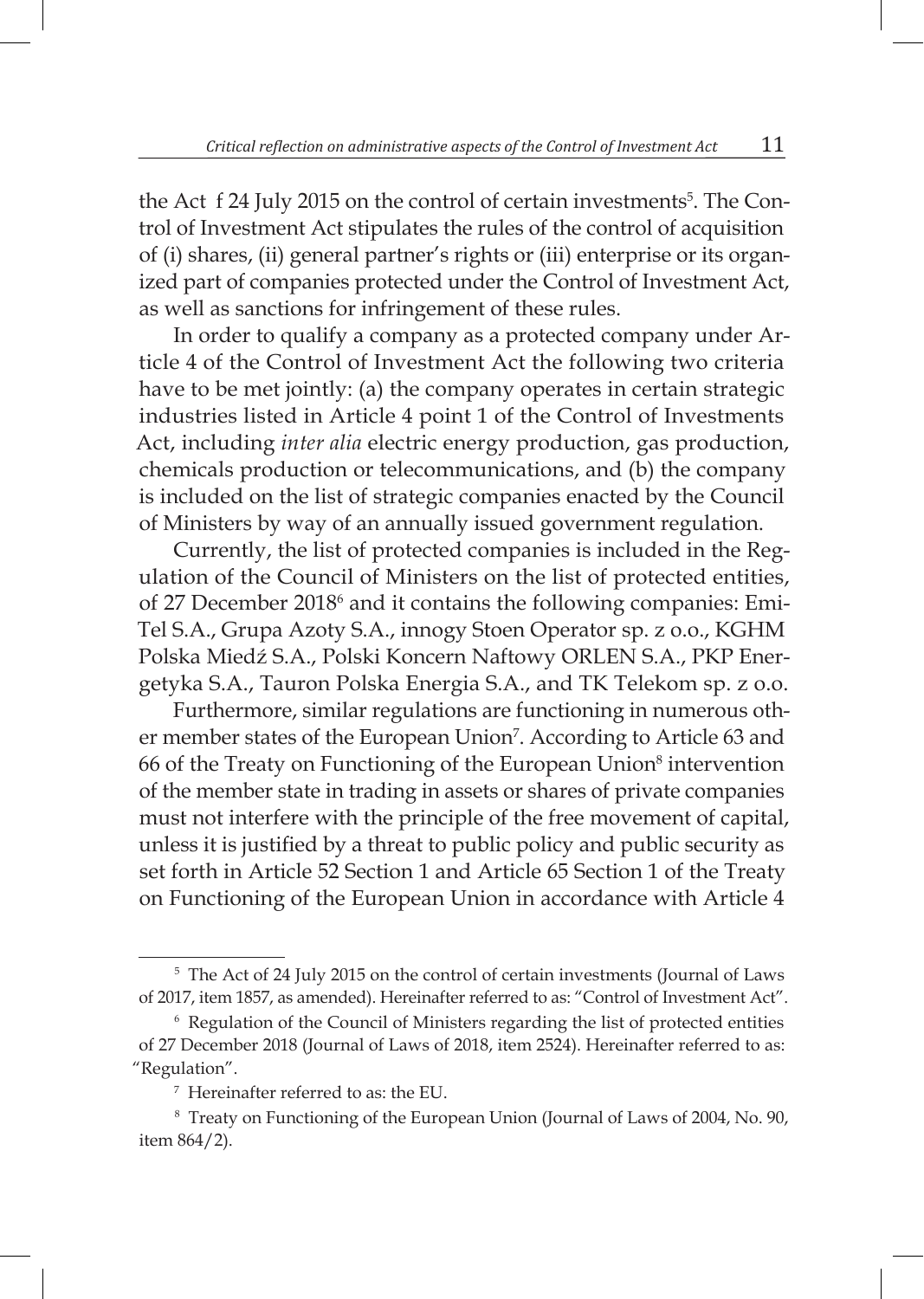Section 2 of the Treaty on the European Union<sup>9</sup>. As a result of this exception a number of member states, such as *inter alia* Germany<sup>10</sup>, France<sup>11</sup> or Spain<sup>12</sup> enacted similar regulations imposing a state control over the disposal of share or assets of companies of a strategic importance for the state. Furthermore, similar regulations function outside the EU, including the United States of America<sup>13</sup>, Canada, Russia, China or Japan<sup>14</sup>.

Additionally, the Control of Investment Act is not a *novum* under Polish law. The first trial to impose a state protection over strategic companies was introduced through the Act of 3 June 2005 on Special Prerogatives of the State Treasury and their Implementation in Companies of Material Significance for Public Order and Safety15, which was widely criticized in the Polish legal doctrine<sup>16</sup>, and subsequently after issuing a formal notice by the European Commission which contained opinion that the 2005 Act infringed Article 63 and 49 of the Treaty on

<sup>11</sup> Décret no 2005–1739 du 30 décembre 2005 réglementant les relations financières avec l'étranger et portant application de l'article L151-3 du code monétaire et financier, JORF of 30 December 2005.

 $12$  Royal Decree 664/1999 of 23 April 1999, on external investments (RD 664/1999).

<sup>13</sup> 50 U.S. Code, Section 2170 (U.S. Code, Title 50-Appendix–War and National Defence – Defence Production Act of 1950,  $\S$  2170. Authority to review certain mergers, acquisitions and takeovers.

<sup>14</sup> P.M. Wiórek, *Ochrona giełdowych spółek Skarbu Państwa i bezpieczeństwa Rzeczypospolitej Polskiej poprzez kontrolę inwestycji*, [in:] A. Kidyba, M. Michalski (eds), *Spółki skarbu państwa na rynku kapitałowym*, Warsaw 2017, p. 204.

<sup>15</sup> The Act of 3 June 2005 on Special Prerogatives of the State Treasury and their Implementation in Companies of Material Significance for Public Order and Safety (Journal of Laws of 2005, No. 132, item 1108, as amended). Hereinafter referred to as: "The 2005 Act".

<sup>16</sup> See: L. Wyrębkowska, Ustawa o "złotym vecie", "Temidium" 2011, no. 11, p. 56–57; G. Cern, *"Złota akcja" a zasada równego traktowania akcjonariuszy w spółce akcyjnej*, "Przegląd Ustawodawstwa Gospodarczego" 2009, no. 11, p. 326; J. Karman, *Nowa konstrukcja instytucji "złotego veta"*, "Przegląd Corporate Governance" 2009, no. 4, p. 80–84; M. Mataczyński, *"Złote veto" w prawie polskim na tle ustawy z 3 czerwca 2005 r*., "Przegląd Prawa Handlowego" 2005, no. 11, p. 22-23.

<sup>9</sup> Treaty on the European Union (Journal of Laws of 2004, No. 90, item 864/30).

<sup>&</sup>lt;sup>10</sup> Dreizehntes Gesetz zur Änderung des Außenwirtschaftsgesetzes und der Außenwirtschaftsverordnung vom 18. April 2009 (BGBl. I.S. 770).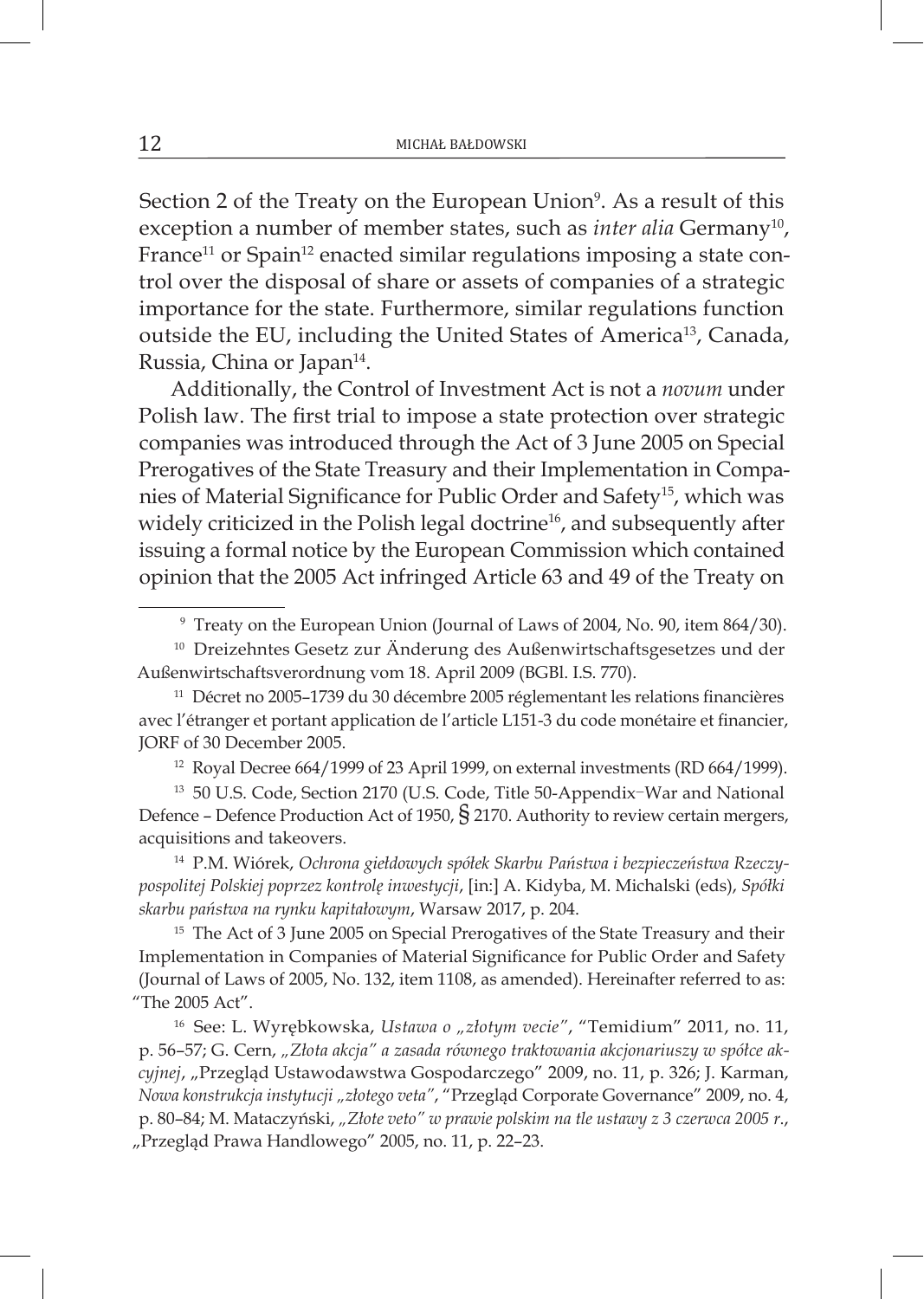Functioning of the European Union<sup>17</sup>, repealed by the Act of 18 March 2010 on Special Prerogatives of the Minister Competent for Energy Matters and their Use with Respect to Certain Companies and Groups Conducting Business in the Sectors of Electricity, Oil and Gas Fuels<sup>18</sup>.

Although formally the Control of Investments Act is designed to control acquisition of assets of protected companies conducted by both domestic and foreign entities it is rather clear that the particular interest of this act is primarily targeted to foreign investors<sup>19</sup>. Nevertheless, the controlling mechanism regulated by the Control of Investments Act imposes several difficult obligations on entities willing to conduct certain transactions on assets of protected companies, which in particular increase the legal uncertainty of success of such transactions.

The aim of this article is to analyze certain selected aspects of the Control of Investments Act from the perspective of substantive and procedural administrative law in order to provide the Author's opinion on certain ambiguities occurring under the Control of Investments Act and to provide a critical reflection on the act itself by showing how it can eliminate in practice any transactions on the protected company assets by giving a broad level of administrative discretionary powers to the competent authority.

As a result, analysis of the compliance of the Control of Investments Act with EU law and its constitutionality is not covered by the scope of this article<sup>20</sup>.

<sup>17</sup> L. Wyrębkowska, op. cit., p. 57.

<sup>&</sup>lt;sup>18</sup> The Act of 18 March 2010 on Special Prerogatives of the Minister Competent for Energy Matters and their Use with Respect to Certain Companies and Groups Conducting Business in the Sectors of Electricity, Oil and Gas Fuels (Journal of Laws of 2016, item 2012, as amended).

<sup>19</sup> P.M. Wiórek, op. cit., p. 202.

<sup>20</sup> See: A. Opalski, *Rozdział XIV. Prawa i obowiązki akcjonariuszy*, [in:] S. Sołtysiński (ed.), *System Prawa Prywatnego. Tom 17B*, Warsaw 2016, p. 372; T. Regucki, *Chrońmy strategiczne spółki. Ale nie tak!* <http://archiwum.rp.pl/artykul/1285141-Chronmy-strategiczne-spolki-Ale-nie-tak!.html> [accessed: 31.03.2019]; M. Wiórek, op. cit., p. 220–223.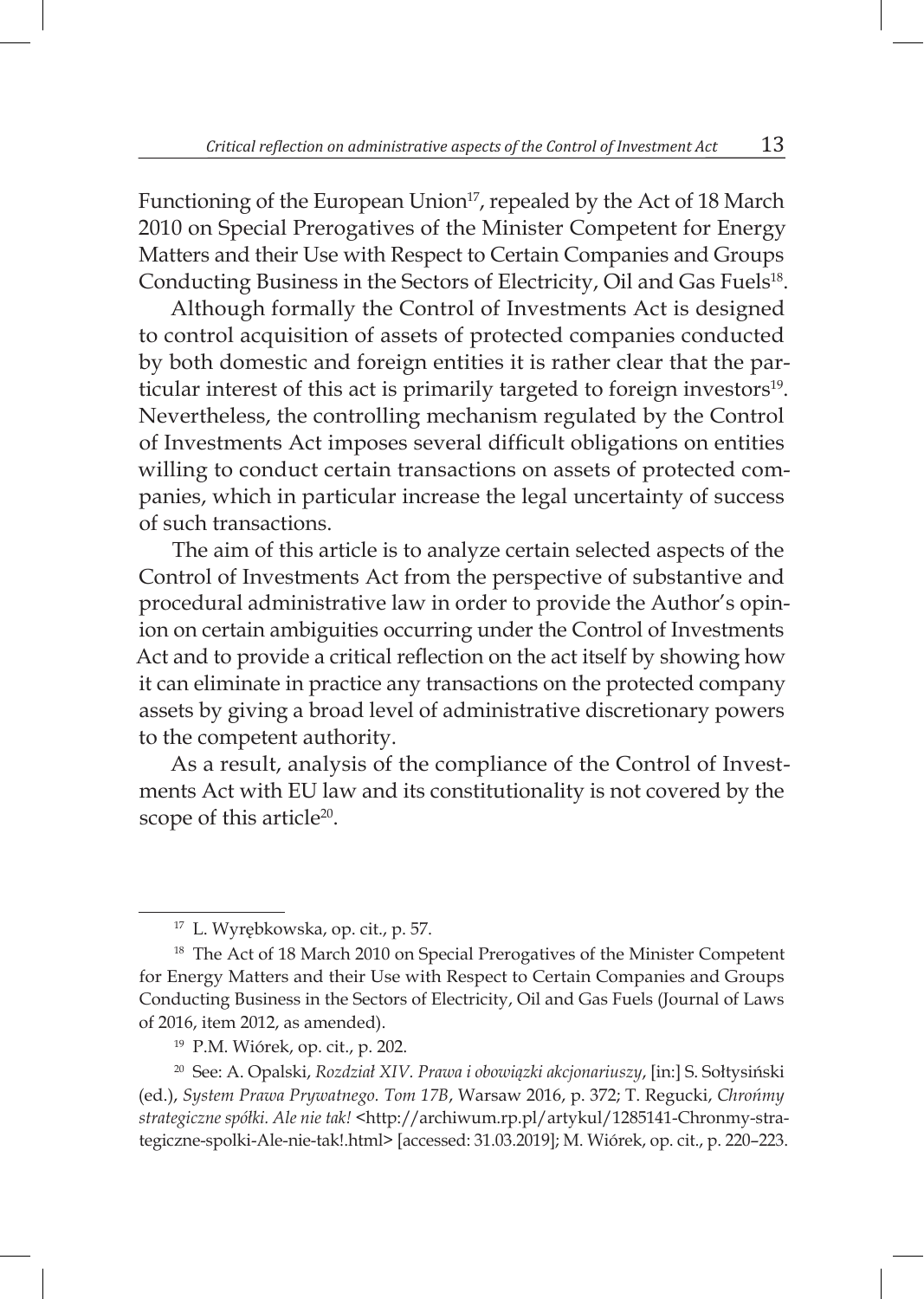## **1. General mechanisms of control under the Control of Investment Act**

#### **1.1.** *Ex ante* **notification**

The most important consequence of entering a company on the list of protected companies under the Regulation is related to imposing a certain limitation on the trading of shares and assets of such protected companies constituting a special legal regime for such trading<sup>21</sup>.

In general, if the investor intends to:

- (a) acquire new or existing shares of a protected company in a number resulting in reaching or exceeding 20%, 25%, 33% of the total votes at the shareholders' meeting (defined as a "material interest") or 50% of the total votes at the shareholders' meeting (defined as a "dominant position") – such acquisition of a material interest or dominant position is qualified as a direct acquisition";
- (b) acquire a material interest or a dominant position in a protected company indirectly;
- (c) acquire an enterprise or an organized part thereof from protected company;
- (d) acquire a material interest or a dominant positions as a result of one of the following events:
	- i. a redemption of shares or interests in a protected company or an acquisition of treasury shares by a protected company,
	- ii. merger or demerger of a protected company,
	- iii. amendments to the articles of association or bylaws of a protected company affecting the preferences attached to shares or interests, or any personal rights or privileges of the protected company's partners or shareholders, and
	- iv. a cancellation of shares or share certificates of a protected company – such acquisition is defined as a "subsequent acquisition",

<sup>21</sup> A. Szumański, *Odrębna regulacja prawna spółek z udziałem Skarbu Państwa prowadzących działalność w sektorach energii elektrycznej*, *ropy naftowej oraz paliw gazowych*, [in:] A. Szymański (ed.), *System Prawa Handlowego*, *Tom 2B*, Warsaw 2019, p. 732.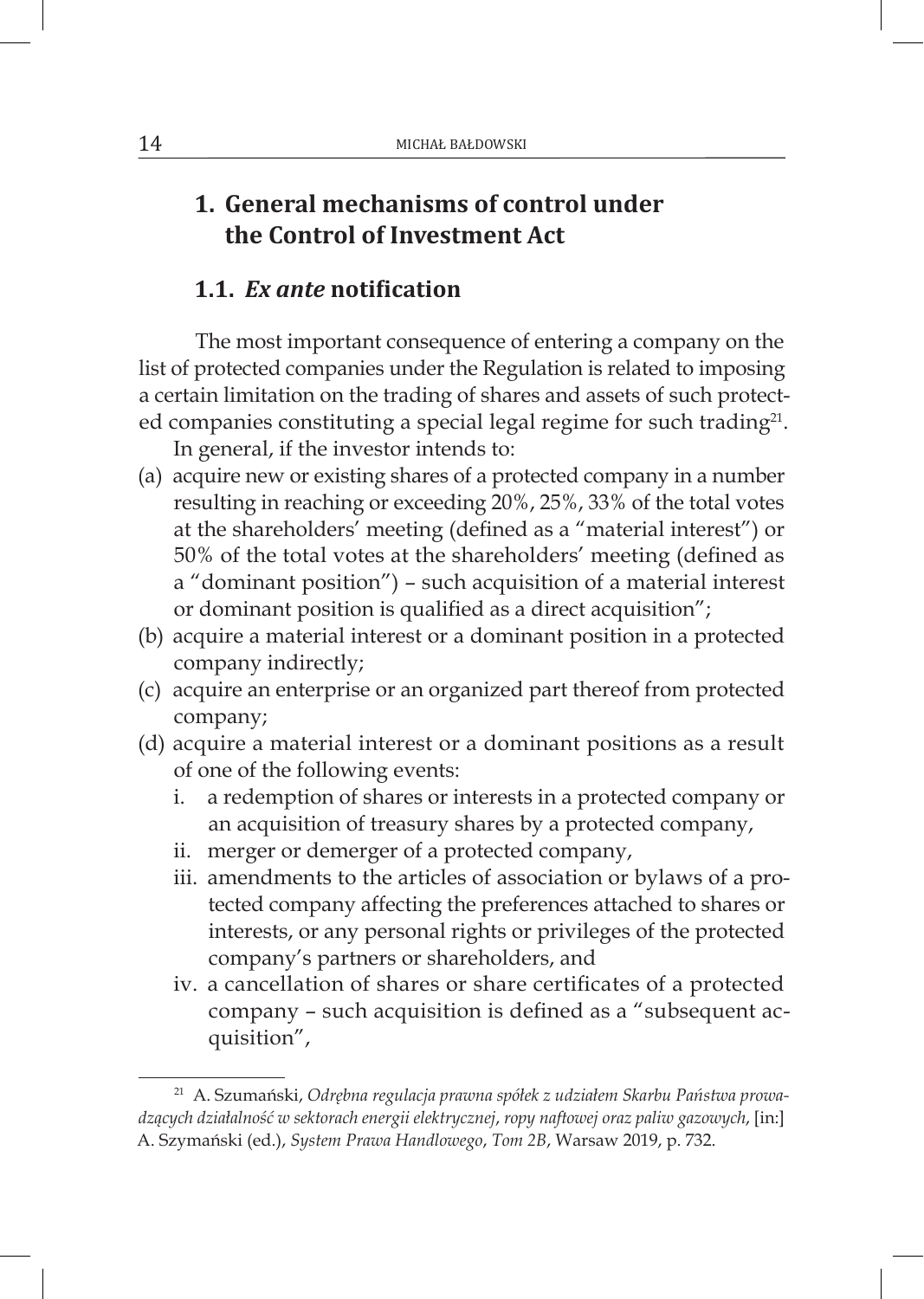such investor, or a protected company itself in case of a subsequent acquisition, must notify, depending on the sector in which protected company operates, (i) the Minister of National Defense, (ii) the minister competent in matters concerning energy, (iii) the minister competent in matters of economy, or (iv) the minister competent in matters of maritime affairs, about intention of such acquisition prior to the transaction.

Such notification entitles competent authority to initiate administrative proceedings pursuant to Article 9 Section 1 in connection with Article 11 Section 5 of the Control of Investment Act<sup>22</sup>.

In such administrative proceedings the competent authority may make an objection in the form of an administrative decision within 90 days from filing a notification or initiation of the proceedings *ex officio*. An acquisition of shares or execution of another transaction covered by the Control of Investments Act without making the notification or despite an objection is invalid. If the competent authority does not issue an objection against the acquisition within the prescribed term, the notifying entity is entitled to process with the transaction.

Pursuant to Article 5 Section 6 Point 1 of the Control of Investment Act the investor willing to acquire a material interest or a domination in the protected company is obliged to file a notification prior to the first agreement of another legal act which creates an obligation to acquire shares or enterprise of a protected company. It is unclear whether the preliminary purchase agreement would fall under the scope of this provision. According to M. Saczywko a notification should be filed prior to concluding a preliminary purchase agreement, including conditional preliminary purchase agreement, if it meets criteria set in Articles 389 and 390 of the Civil Code<sup>23</sup>. Such a preliminary agreement creates direct obligation to conclude a final agreement, and thus indirect obligation to acquire material interest or dominance over the

<sup>22</sup> A. Szumański, *Szczególna regulacja sankcji z tytułu wadliwych czynności prawnych spółek z udziałem Skarbu Państwa*, "Przegląd Prawa Handlowego" 2017, no. 10, p. 13.

<sup>23</sup> M. Saczywko, *Komentarz do art. 5*, [in:] M. Mataczyński (ed.), *Ustawa o kontroli niektórych inwestycji. Komentarz*, Warsaw 2016, p. 110; The Act of 23 April 1964 – Civil Code (Journal of Laws of 2018, item 1025, as amended).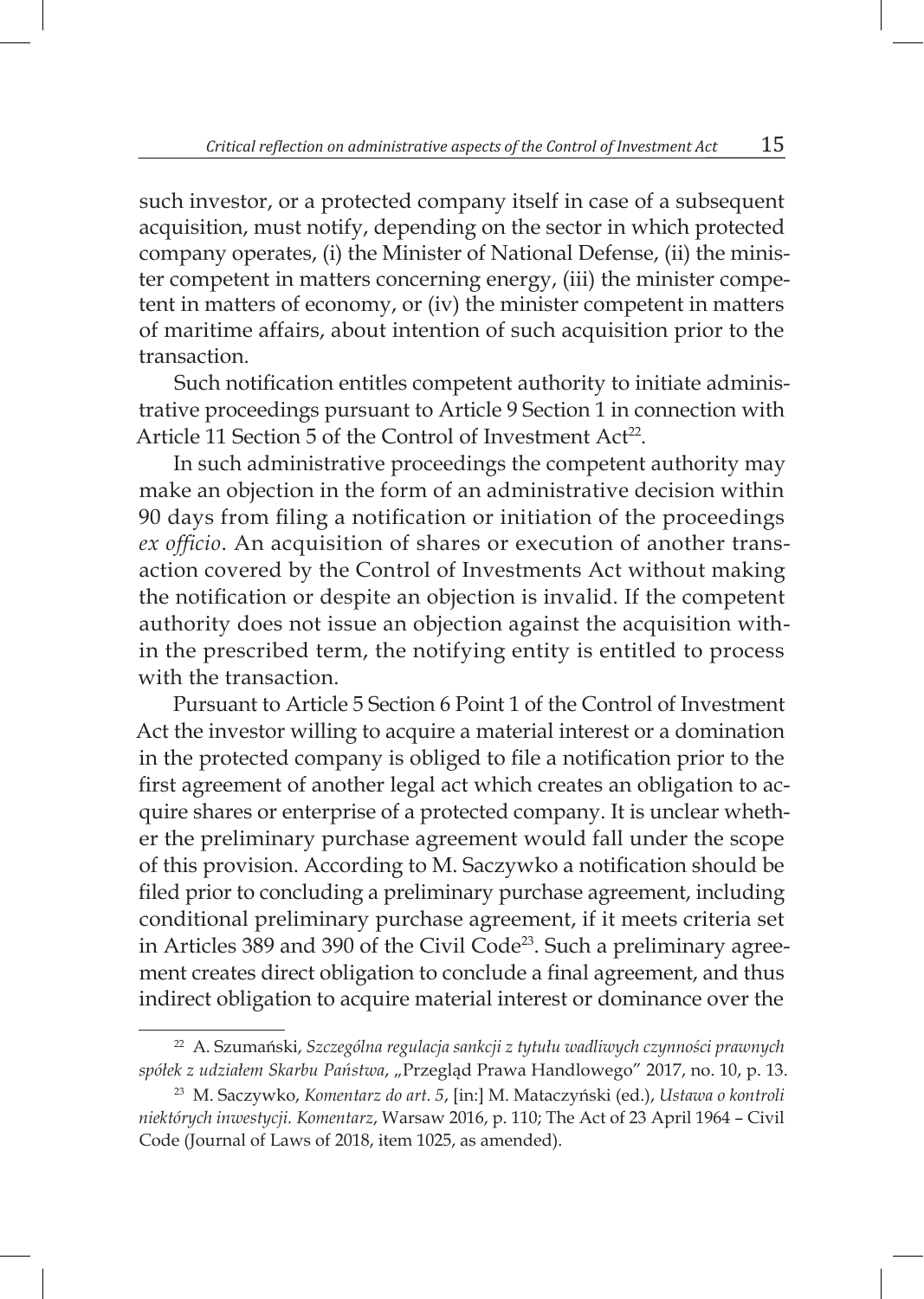protected company. However, in accordance to the Supreme Court jurisprudence a preliminary agreement creates an obligation only to conclude the final agreement<sup>24</sup>. Therefore, a preliminary purchase agreement does not create an obligation to acquire a material interest or dominance in a protected company, and therefore a notification may be filled after concluding a preliminary agreement, but before concluding a final agreement.

Notification described above required prior to the transaction will be further referred to as *ex ante* notification.

#### **1.2.** *Ex post* **notification**

Pursuant to Article 5 Section 7 in connection with Article 5 Section 3 and Article 3 Section 6 of the Control of Investments Act in case of certain transactions *ex ante* notification is not required. Therefore, if the acquisition of a material interest or a dominant position occurred as a result of a transaction, concluded on the basis of law other than Polish law, in particular as a result of a merger of foreign companies, or acquisition of shares of a foreign company, which hold(s) a dominant position in the protected company.

In such a case an *ex post* notification to the competent authority is required within 7 days from the acquisition of a dominant position or material interest company, and if it is difficult to establish the date of the *in rem* effect of the acquisition, then the notification should be submitted within 30 days from the day of the transaction (in practice from a day of concluding a share purchase agreement or an enterprise purchase agreement).

Provisions concerning an *ex post* notification are very ambiguous as to which entity is obliged to file such a notification. It seems that in accordance with a linguistic interpretation of the Control of Investment Act a subsidiary entity which holds a dominant position in a protected entity and not the factual beneficiary is obliged to file a notification<sup>25</sup>. Consequently, the Control of Investment Act imposes

<sup>&</sup>lt;sup>24</sup> Resolution of the Supreme Court of 21 March 1968, III CZP 23/68.

<sup>25</sup> M. Saczywko, op. cit., p. 108.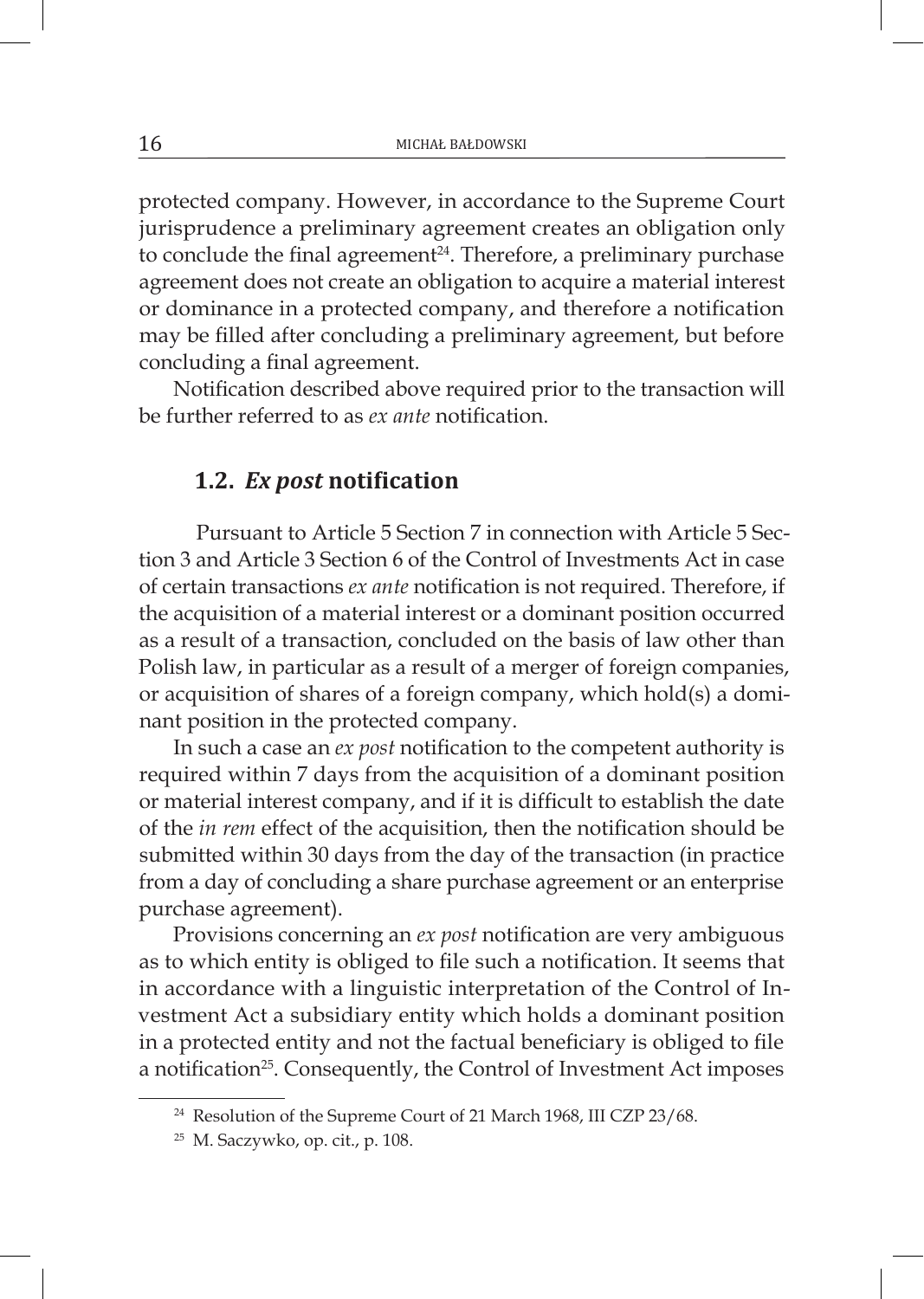an obligation on an actual direct target of an acquisition instead of the investor concluding the transaction. Such a regulation has material negative consequences and is highly impractical. In practice it requires from the investor and the target company strict cooperation in preparation of documents necessary for filing a notification prior to the acquisition itself. This creates practical problems with disclosure of confidential information between entities that are often in a different capital groups, as it is practically impossible to prepare required documentation within prescribed term of 7 days after the acquisition of material position or a dominance in a protected company.

## **2. Approving the acquisition of a material interest or a dominant position**

It should be noted that there is a difference in opinions in the Polish legal doctrine on the competence of the competent authority to issue a positive decision for the notifying entity, i.e. decision on approving the transaction. According to the first opinion the competent authority is entitled to issue a decision on approving the transaction as a "logical consequence" of this type of controlling proceedings<sup>26</sup>. According to the second opinion, if the competent authority decides that prerequisites of issuing the objection are not met, then the decision on discontinuance of the proceedings pursuant to Article 105 of the Code of the Administrative Procedure<sup>27</sup> should be issued on a basis of the groundlessness of such proceedings<sup>28</sup>.

It should be noted that both those opinions are wrong. Firstly, the competent authority may not issue a decision on approving the acquisition because there is no competence norm that would give it

<sup>26</sup> M. Mataczyński, E. Kochowska, *Komentarz do art. 11*, [in:] M. Mataczyński (ed.), *Ustawa o kontroli*…, p. 158.

<sup>27</sup> M. Wiórek, op. cit., p. 217.

<sup>&</sup>lt;sup>28</sup> The Act of 14 June 1960 – the Code of the Administrative Procedure (Journal of Laws of 2018, item 2096, as amended).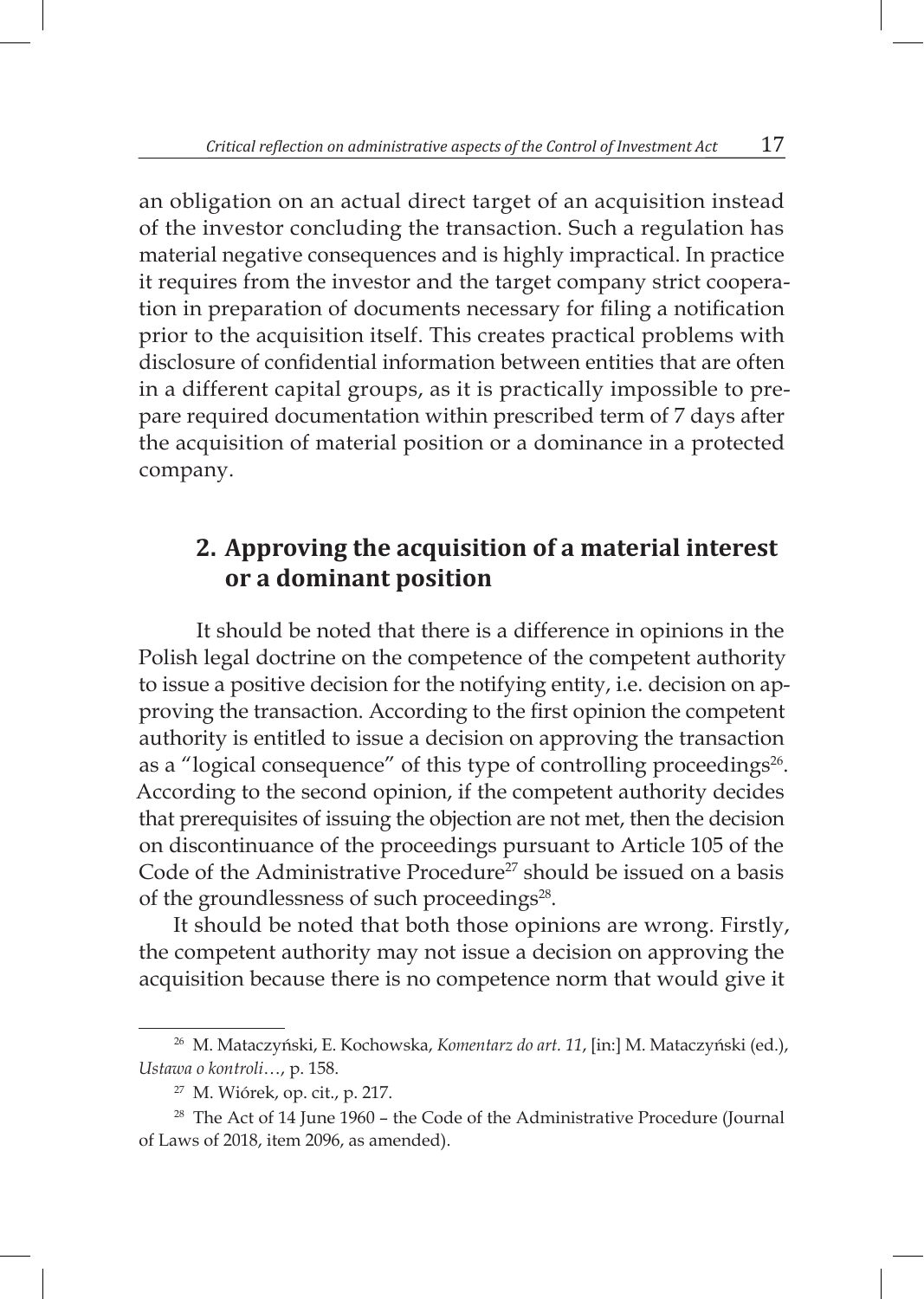a legal basis to issue such a decision. The principle that constitutes basis under the administrative law is a prohibition to presume competence29. Since there is no legal norm that would explicitly entitle any authority listed in the Control of Investment Act to issue a decision on the approval of the transaction, under no circumstances such a decision may be issued.

The second opinion is contrary to Article 105 of the Code of the Administrative Procedure which obliges the authority to issue a decision on discontinuation of the proceedings if such proceedings became unsupported. In legal doctrine usually two types of groundlessness are specified: subjective groundlessness and objective groundlessness<sup>30</sup>. In first, the groundlessness will occur in case of certain situations related to the notifying entity such as liquidation or death in case of a private investor. The second groundlessness would occur if the proceedings would lose its administrative character or the object of the proceedings would cease to exist. That could be the case for example if the protected entity which would be a target of an acquisition would cease to exist as a result of a liquidation. The fact that the acquisition or the notifying entity does not meet the prerequisites entitling the competent authority to issue an objection pursuant to Article 11 of the Control of Investment Act may not constitute basis for issuing a decision on discontinuance of the proceedings pursuant to Article 105 of the Code of the Administrative Procedure.

If there is no basis for issuing an objection pursuant to Article 11 of the Control of Investment Act the competent authority may only stay passive and as soon as the prescribed period of 90 days lapses, the investors may continue with an acquisition in case of an *ex ante*  notification or may consider the acquisition approved in case of an *ex post* notification.

<sup>29</sup> S. Dudziak, *Wyrok Naczelnego Sądu Administracyjnego z dnia 16 stycznia 2018 r.*, *II OSK 2868/17*, "Orzecznictwo Sądów Polskich" 2019, no. 2, p. 139.

<sup>30</sup> A. Krawczyk, *Komentarz do art. 105*, [in:] Z. Kmieciak, W. Chrościelewski (eds), *Kodeks postępowania administracyjnego. Komentarz*, Warsaw 2019, p. 601.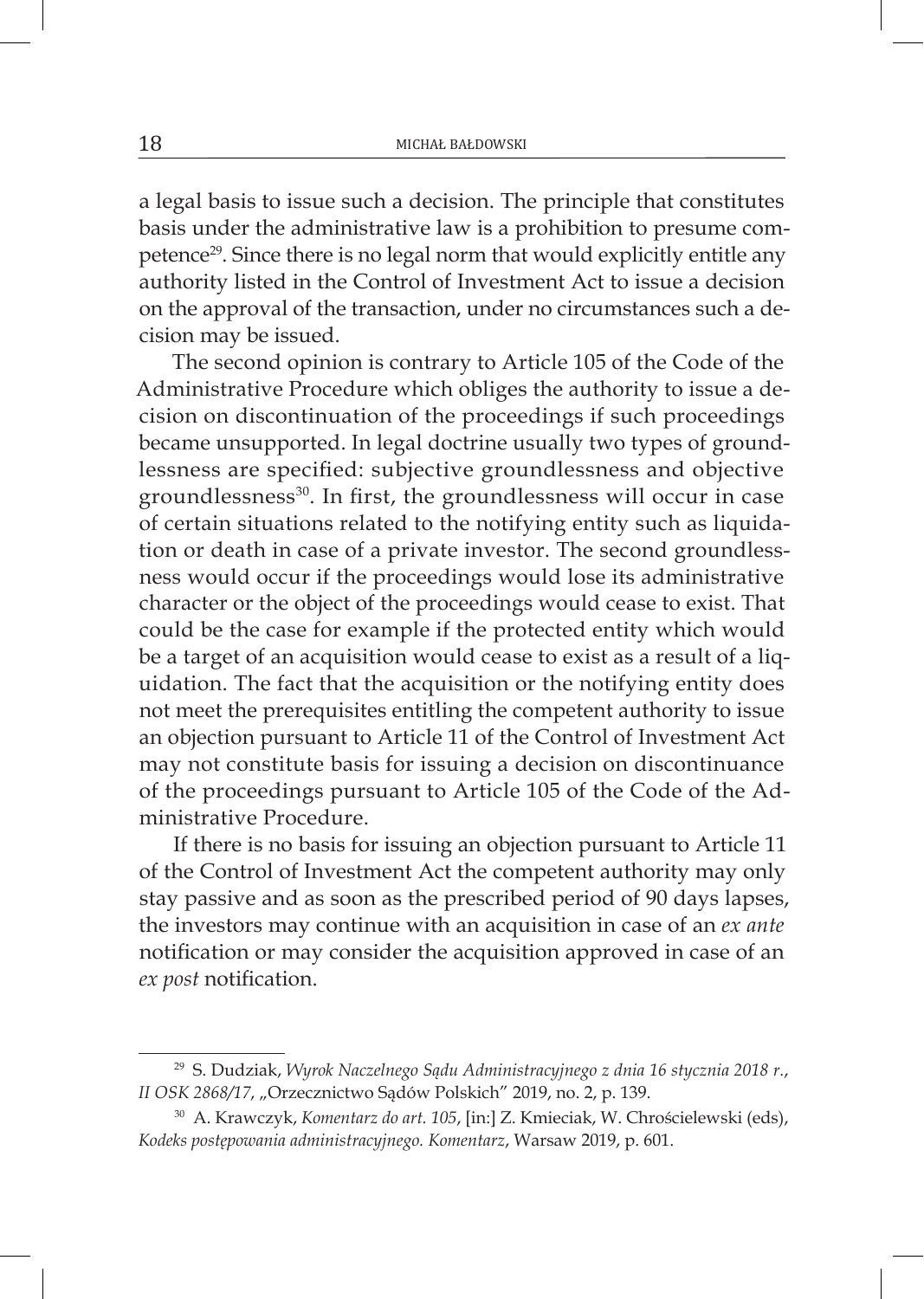### **3. Application of rules on fictional positive decision**

Pursuant to the amendment to the Code of the Administrative Procedure enacted in 201731 a new institution to the administrative procedure was introduced in Chapter 8a – a so-called "tacit authorization" (*milczące załatwienie sprawy*), which in principle constitutes a fiction of a positive decision in case the competent authority fails to issue a decision in a particular case within a prescribed time, or fails to issue an objection within a prescribed time.

According to Article 122a of the Code of the Administrative Procedure the provisions on fictional positive decision may be applicable if a specific regulation so provides. There are in principle two separate opinions regarding the understanding of the term "if a specific regulation so provides" – the first one, which states that the specific provision needs to explicitly refer to the fictional decision in order to apply its provisions<sup>32</sup> and a more liberal one, according to which such provisions may apply without an explicit reference. According to the more liberal approach, if particular legal regulations indicate indirectly the possibility to apply such provisions (for example by constituting an objection as a form of settling a case), then provisions of Chapter 8a of the Code of the Administrative Procedure apply<sup>33</sup>. Although, in my opinion a more liberal approach should be considered to determine whether provision of Chapter 8a should apply to particular proceedings, nevertheless this should not be applied

<sup>&</sup>lt;sup>31</sup> The Act of 7 April 2007 on amendment of the Code of the Administrative Procedure and certain other acts (Journal of Laws of 2017, item 935).

<sup>32</sup> J. Piecha, *Komentarz do art. 122a*, [in:] R. Hauser, M. Wierzbowski (eds), *Kodeks postępowania administracyjnego*. *Komentarz*, Warsaw 2018, p. 886.

<sup>33</sup> Z. Kmieciak, *Komentarz do art. 122a*, [in:] Z. Kmieciak, W. Chrościelewski (eds), *Kodeks postępowania administracyjnego*…, p. 664–665; A. Wiktorowska, *Milczące załatwienie sprawy*, [in:] M. Wierzbowski, A. Wiktorowska, M. Szubiakowski (eds), *Postępowanie administracyjne*, Warsaw 2017, p. 193. It seems that more liberal approach was also taken by the Voivodeship Administrative Court in Poznań in Judgement of the Voivodeship Administrative Court in Poznań of 17 January 2018, IV SA/Po 973/17 (LEX no. 2453528).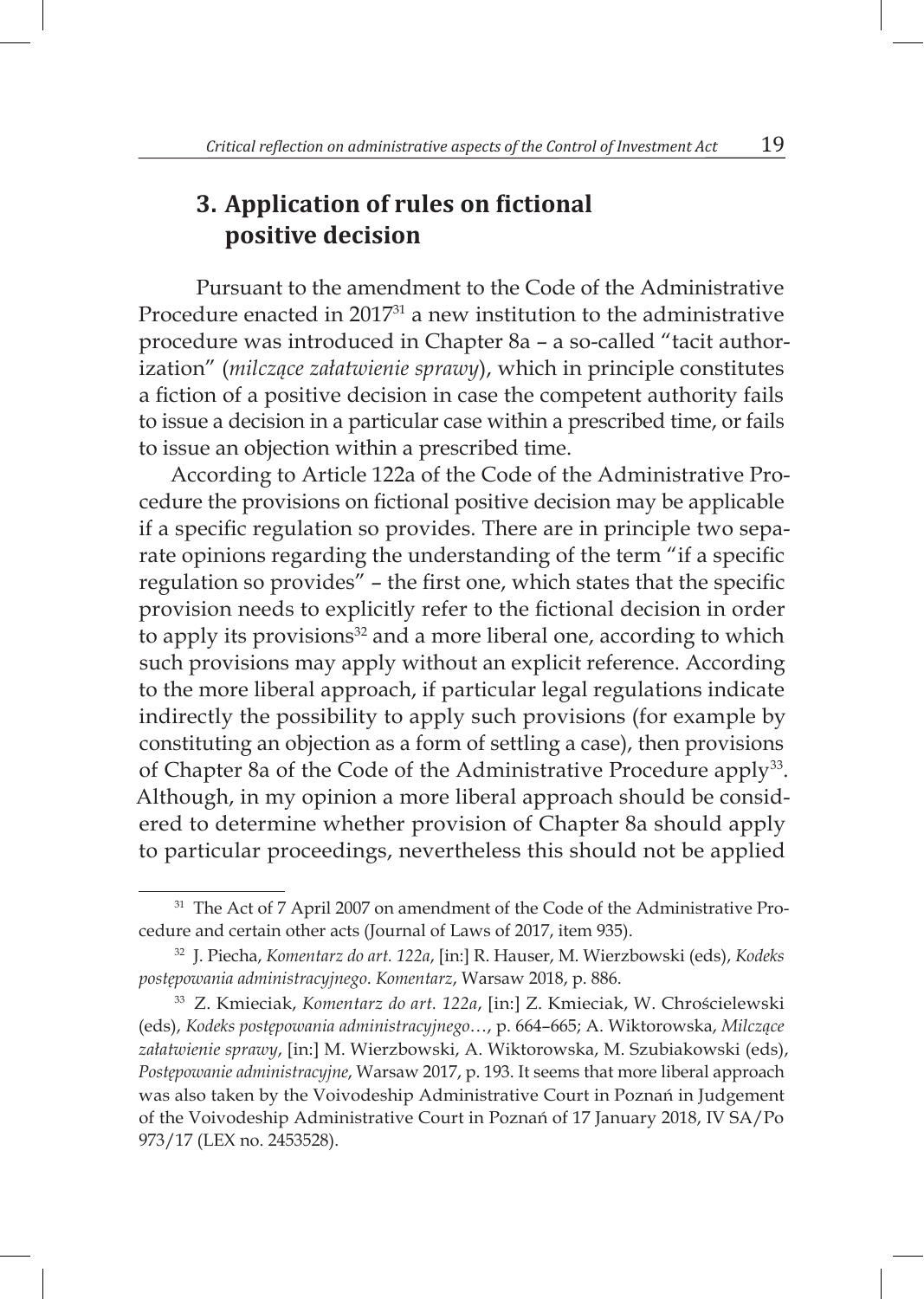to proceedings initiated by either a notification or *ex officio* under the Control of Investment Act.

Under the Control of Investment Act, we may distinguish the following three different situations that trigger the proceedings: (i) *ex ante* notification, (ii) *ex post* notification, (iii) proceedings initiated *ex officio* due to a lack of either *ex ante* or *ex post* notification. Only in the first of these three situations an objection may be issued by a competent authority, in other two the competent authority has 90 days to issue a decision that the rights attached to the shares in a protected company may not be exercised. Pursuant to Article 9 Section 1 in connection with Section 5 of the Control of Investment Act, in all of these three situations we deal with the same type of proceedings. In that case it may be questionable whether Chapter 8a applies, as two different types of "tacit authorization", i.e. termination of proceedings without notice (*milczące zakończenie postępowania*) and tacit approval (*milcząca zgoda*) would be mixed in one proceedings. In the Author's view the application of Chapter 8a of the Code of the Administrative Procedure should be directly excluded from the Control of Investment Act mainly because in such proceedings Article 10 of the Code of the Administrative Procedure, regulating the party's right to be heard and giving a right to the party to present its position as to the collected evidence and materials as well as submit demands, is excluded. Is such complex and political proceedings as the one regulated under the Control of Investment Act, with a large amount of evidence and materials collected during the proceeding, Article 10 of the Code of the Administrative Procedure plays a fundamental role and should not be excluded.

### **4. Legal character of decisions under the Control of Investment Act**

As stated in the previous chapter of the article, under the Control of Investment Act two main administrative decisions may be established: (i) an objection under Article 11 Section 1 of the Control of Investment Act in case of *ex ante* notification and (ii) a decision under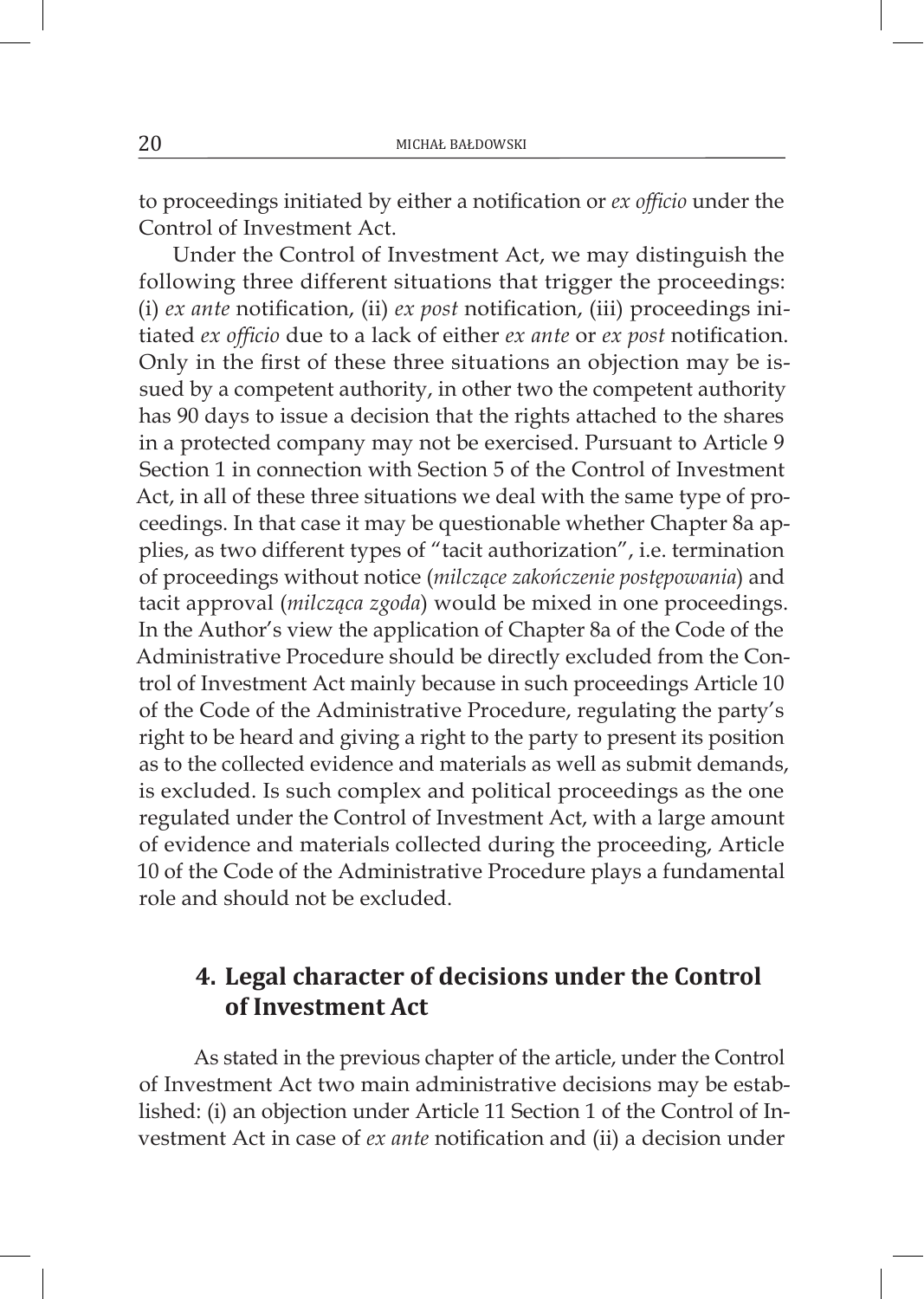Article 11 Section 2–3 of the Control of Investment Act that the rights attached to the shares in a protected company may not be exercised in case of proceedings initiated *ex post* or *ex officio*<sup>34</sup>.

Article 11 of the Control of Investment Act lists formal and substantial prerequisites occurrence of which obliges the competent authority to issue one of the decisions mentioned above. Formal prerequisites include: (i) any formal defects in the notification that have not been cured in due time, and (ii) failure to file additional written explanations within the deadline set by the Authority, while material prerequisites include: (i) ensuring the implementation of Poland's obligations concerning the safeguarding of the independence and integrity of the territory of Poland, (ii) preventing actions or social or political phenomena preventing or obstructing the performance of Poland's obligations ensuing from the North Atlantic Treaty, (iii) preventing actions or social or political phenomena that might disrupt Poland's foreign relations, or (iv) ensuring public order or security or satisfying basic public needs concerning the protection of human health and life.

The most important question regarding the nature of decisions regulated under the Control of Investment Act is to whether they constitute constrained decisions or discretionary decisions. Discretionary decision, undefined directly in Polish law, allows a competent authority to choose the outcome of the proceedings based on some level of administrative discretion<sup>35</sup>. Such decisions occur usually when the competence norm states that the authority "may" or "can" issue a decision<sup>36</sup>. Under the Control of Investment Act it is clear that if any of the above prerequisites occurs, the competent authority is obliged to issue a decision pursuant to Article 11 of the Control of Investment Act<sup>37</sup>.

<sup>&</sup>lt;sup>34</sup> The Control of Investment Act also regulates a decision requiring a disposal of shares of a protected entity and decision on refusal to initiate proceedings which are outside the scope of this article.

<sup>35</sup> J. Starościak, *Swobodne uznanie władz administracyjnych*, Warsaw 1948, p. 40.

<sup>36</sup> J. Borkowski, *Decyzja administracyjna*, Łódź–Zielona Góra 2001, p. 79–80.

<sup>&</sup>lt;sup>37</sup> Ruling of the Voivodeship Administrative Court in Warsaw of 17 October 2017, VI SA/Wa 727/17.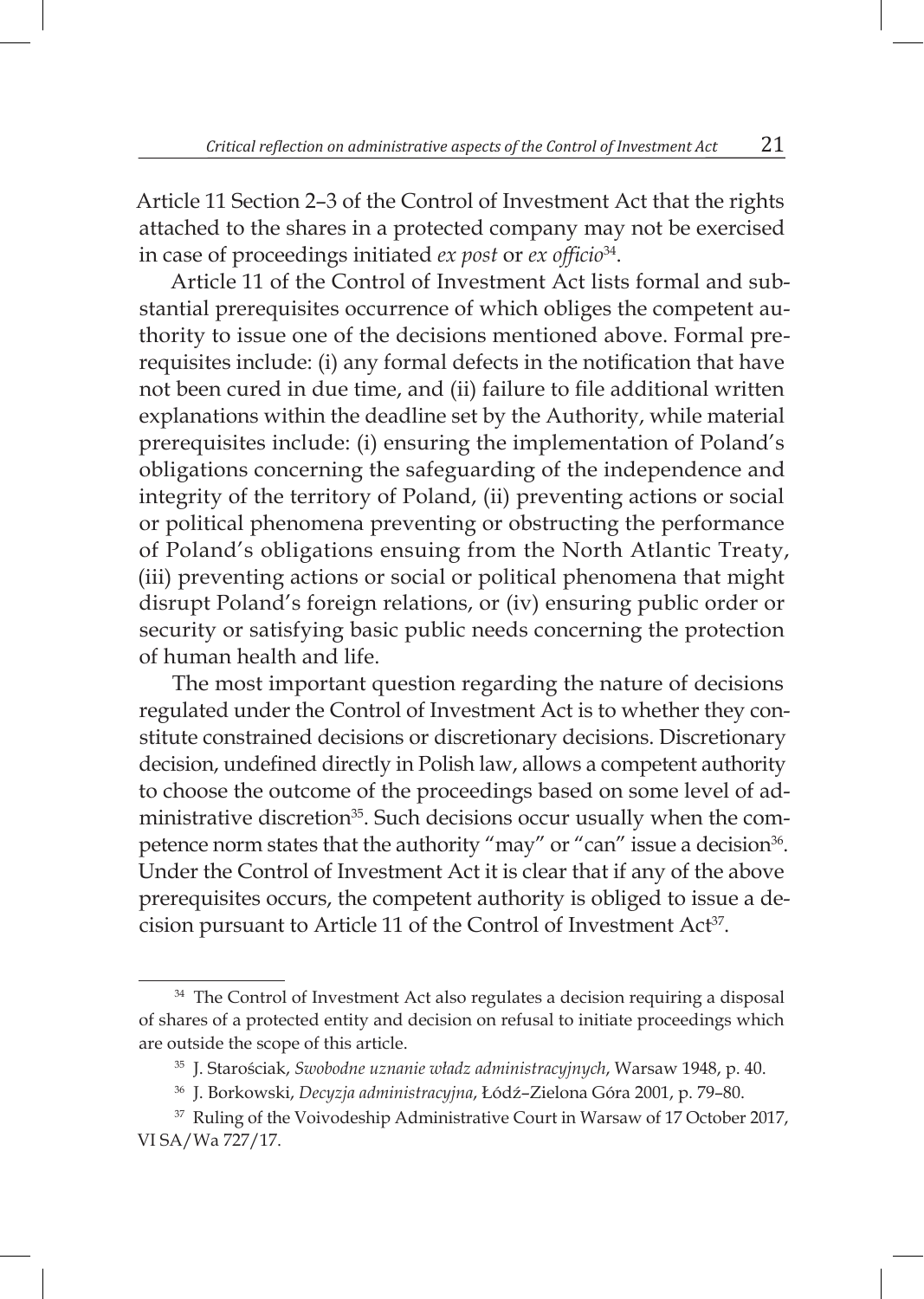However, it should be noted that material prerequisites specified in the Control of Investment Act contain general clauses which are included in the legal acts in order to reserve a broad level of interpretation to the competent authority<sup>38</sup>. This margin of decision reserved for the authority may not be unlimited, and such authority may not be arbitrary to prescribe a meaning to a particular general clause<sup>39</sup>. Unlike discretionary decision, a margin of interpretation is reserved to assess the facts of the case, but does allow the authority to choose between different outcomes of the case<sup>40</sup>.

Nevertheless, general clauses incorporated in the prerequisites, as well as formal prerequisites are designed in such a broad way, then in practice the competent authority will always be able to issue a negative decision for the notifying entity by either applying broad interpretation of material prerequisites, which in practice is difficult to defend against in administrative court or by demanding large data in a short period of time in order to trigger formal prerequisites.

#### **Krytyczna refleksja nad administracyjnoprawnymi aspektami ustawy o kontroli niektórych inwestycji**

#### **Streszczenie**

W 2015 r. Sejm uchwalił ustawę o kontroli niektórych inwestycji, która wprowadza specjalny reżim dotyczący nabywania akcji, udziałów, przedsiębiorstwa lub zorganizowanej części przedsiębiorstwa spółek wpisanych jako podmioty podlegające ochronie. Głównym celem regulacji jest wprowadzenie administracyjnoprawnych mechanizmów chroniących spółki o strategicznym znaczeniu dla bezpieczeństwa państwa przed próbami przejęcia przez

<sup>38</sup> E. Łętowska, *Po co ludziom konstytucja*, Warsaw 1995, p. 131.

<sup>39</sup> A. Szot, *Klauzula generalna jako ponadgałęziowa konstrukcja systemu prawa*, "Annales Universitatis Mariae Curie-Skłodowska Lublin – Polonia" 2016, vol. LXIII, no. 2, p. 299.

<sup>40</sup> E. Ura, *Luz decyzyjny w działaniach administracji publicznej*, [in:] J. Korczak (ed.), *Administracja publiczna pod rządami prawa. Księga pamiątkowa z okazji 70-lecia urodzin prof. zw. dra hab. Adama Błasia*, Wrocław 2016, p. 13.